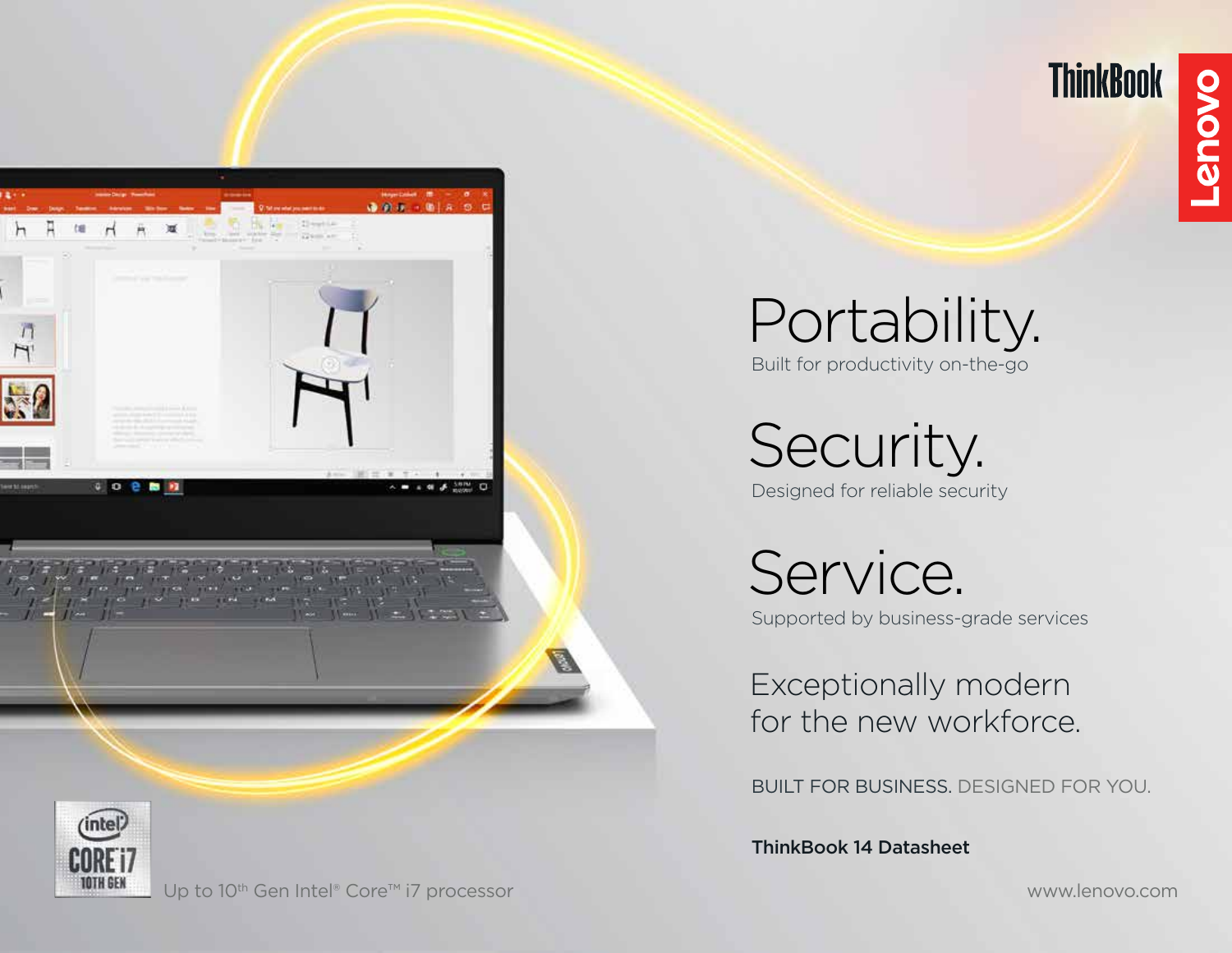# BUILT FOR BUSINESS. DESIGNED FOR YOU.

# OPTIMIZED FOR MODERN COMPUTING

Latest OS & Processor: Up to Windows 10 Pro 64 bit OS and up to 10<sup>th</sup> Generation Core™ i7 6-core Processor means the hardware is performing to its maximum capability.

Portable Design: metallic top cover with weight starting at 1.5kg/3.31lbs.; 17.9mm thin with a mineral gray finish.

Infinity Screen: close to 80% screen-to-body ratio means the body is smaller, not the screen.

Immersive multimedia: speakers optimized for video conferencing and media playback, enhanced by Dolby® Audio™.

Powerful Graphics: AMD Radeon™ 625 with 2GB GDDR5 VRAM or Integrated Intel<sup>®</sup> UHD with UMA memory for an immersive visual experience.

Intel® Optane<sup>™</sup> Memory Module<sup>1</sup>: faster access to frequently used business apps or files for accelerated computing and increased productivity.

**Skype for Business<sup>2</sup> Hot Keys:** one key to answer, one to hang up, eliminates searching for on-screen buttons.

WiFi 6 Capability<sup>1</sup>: the latest WiFi technology offering reduced network latency and rapid Internet speeds

Full Function USB Type-C: all-purpose port to transfer data, charge devices, and connect to peripherals; also supports charging with USB-C adapter<sup>1</sup>

# RELIABLE SMARTER SECURITY

Trusted Platform Module (firmware): enables Windows 10 security features and encrypts user data.

ThinkShutter: allows full control over camera and privacy.

Anti-spill Design: withstands any minor liquid spill on the keyboard.

Lenovo Hidden Port: for safe and convenient storage of the dongle of your wireless mouse<sup>3</sup> without compromising aesthetics.

**Smart Power On':** log in with your fingerprint and unlock the device in just one step—like a smartphone.



Up to 10<sup>th</sup> Gen Intel® Core™ i7 processor www.lenovo.com

# COMPREHENSIVE SUPPORT

Think Service & Support: automatic access to business-grade expertise and repair, for up to 30% faster SLAs, greater satisfaction, and lower downtime.

Longer Warranty: up to 1-year base and up to 5 years total, depending on the model and country of purchase.

**Onsite Next Business Day Support: easily upgrade to NBD with extended** warranties, exclusive to Think products.

Accidental Damage Protection (ADP): protect yourself from the replacement costs of broken screens and liquid damage.

Premier Support Option: focus on business, not IT, and benefit from the best SLAs, proficient technicians, and expertise.

International Coverage: consistent service levels and warranty support where the ThinkBook 14 model is sold and serviced.

Expedited Depot Service: upgrade to this service to ensure minimum downtime with faster turnaround on all covered repairs.

Keep Your Drive: retrieve your hard-drive and dispose of business data securely for improved data security.

1 Optional 2Requires Skype for Business account, not pre-installed by Lenovo 3Sold Seperately

**ThinkBook OVOUS-**

1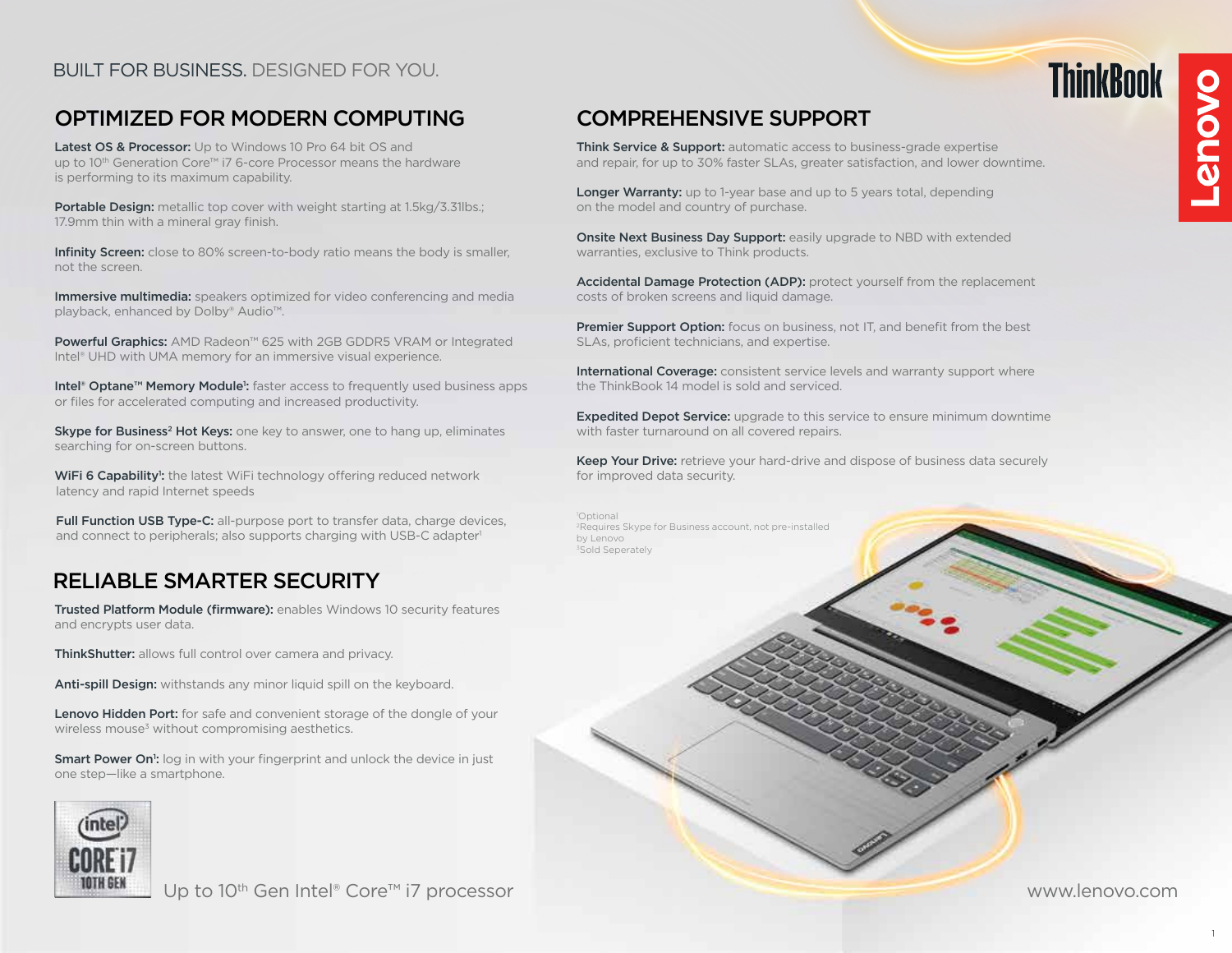# RECOMMENDED ACCESSORIES

### THINKBOOK WIRELESS MEDIA MOUSE 4Y50V81591

This ergonomic 6-button mouse is designed with a thumb rest for maximum user comfort. Up to 2400dpi adjustment, 2-level scroll wheel adjustment, and dedicated volume buttons offer more control and precision. A 12-month battery life with a single AA battery ensures uninterrupted productivity.



#### THINKBOOK URBAN BACKPACK 4X40V26080

A multi-functional backpack with anti-theft pocket ensures security on the move. The padded PC compartment offers cushioned comfort, while the high-quality fabric and stylish PU leather accent add to the contemporary design.



#### LENOVO VoIP 360 CAMERA SPEAKER 40AT360CWW

Built for on-the-go video conferencing, this 360° video camera. It is optimized for Unified Communication Platforms like Skype for Business, Skype, Amazon Chime, Cisco Webex, Cisco Jabber, Google Hangouts, Zoom, Bluejeans, and more. It allows split-view, multi-video conferencing using a button, plus a dedicated switch to turn off the camera for privacy. Acoustic echo cancellation including background noise suspension ensure conference calls are effective.

2